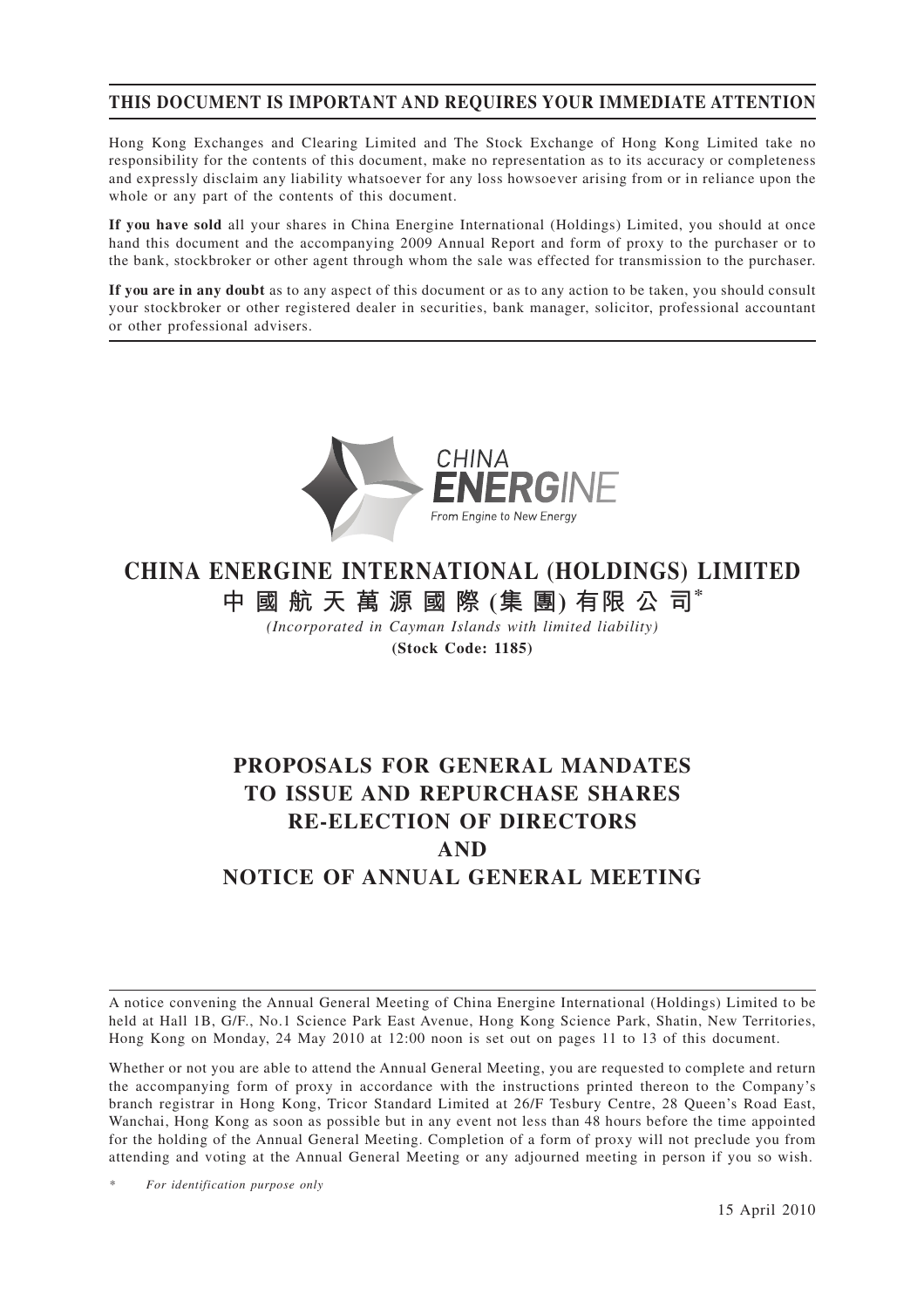## **DEFINITIONS**

*In this document, unless the context requires otherwise, the following expressions have the following meanings:*

| "Annual General Meeting"  | the annual general meeting of the Company to be held on 24<br>May 2010 at 12:00 noon the notice of which is set out on<br>pages 11 to 13 of this document;                                                                                                                       |  |
|---------------------------|----------------------------------------------------------------------------------------------------------------------------------------------------------------------------------------------------------------------------------------------------------------------------------|--|
| "Astrotech"               | Astrotech Group Limited, a company incorporated in the<br>British Virgin Islands with limited liability<br>and a<br>wholly-owned subsidiary of CALT;                                                                                                                             |  |
| "Board" or "Directors"    | the board of Directors of the Company, or where the context<br>so admits, the directors of the Company;                                                                                                                                                                          |  |
| "CALT"                    | 中國運載火箭技術研究院 (China Academy of Launch Vehicle<br>Technology), a legal entity established in the PRC and<br>wholly-owned by CASC;                                                                                                                                                  |  |
| "CASC"                    | 中國航天科技集團公司 (China Aerospace<br>Science<br>and<br>Technology Corporation), a<br>state-owned<br>enterprise<br>established in the PRC and the ultimate controlling<br>Shareholder of the Company;                                                                                   |  |
| "Company"                 | China Energine International (Holdings) Limited, a company<br>incorporated in the Cayman Islands with limited liability, the<br>securities of which are listed on the Stock Exchange;                                                                                            |  |
| "Group"                   | the Company and its subsidiaries;                                                                                                                                                                                                                                                |  |
| "Latest Practicable Date" | 9 April 2010, being the latest practicable date prior to the<br>printing of this document for ascertaining certain information<br>referred to this circular;                                                                                                                     |  |
| "Listing Rules"           | the Rules Governing the Listing of Securities on the Stock<br>Exchange;                                                                                                                                                                                                          |  |
| "Registrar"               | the Company's branch registrar in Hong Kong, Tricor<br>Standard Limited, Share Registration Public Office, 26/F.,<br>Tesbury Centre, 28 Queen's Road East, Hong Kong;                                                                                                            |  |
| "Repurchase Mandate"      | a general and unconditional mandate to exercise all powers of<br>the Company to repurchase Shares during the period as set out<br>in the Repurchase Resolution up to a maximum of 10% of the<br>issued share capital of the Company at the date of the<br>Repurchase Resolution; |  |
| "Repurchase Resolution"   | the proposed ordinary resolution as referred to in resolution<br>number 5 of the notice of Annual General Meeting;                                                                                                                                                               |  |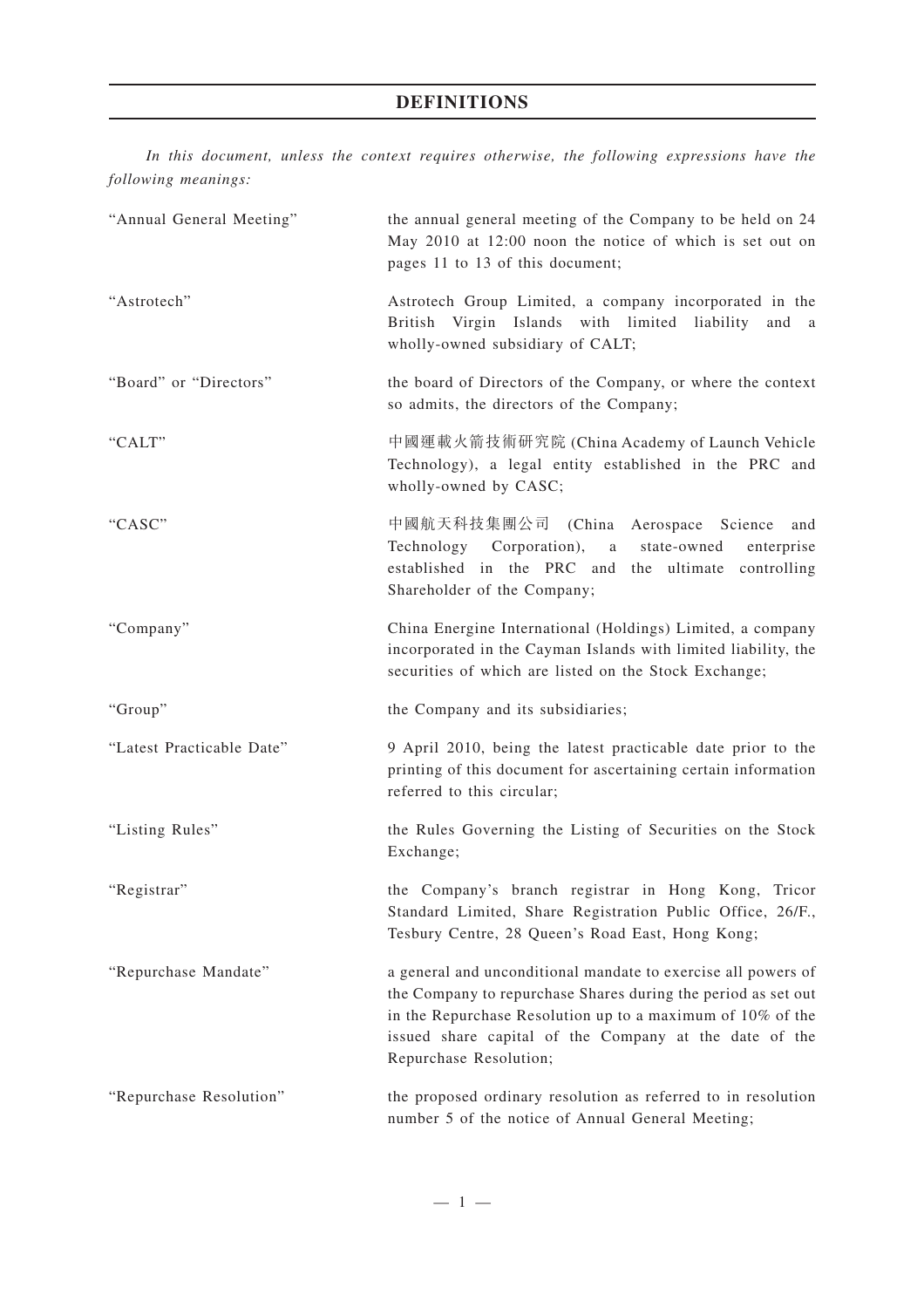# **DEFINITIONS**

| " $SFO"$                 | the Securities and Futures Ordinance (Chapter 571 of the<br>Laws of Hong Kong);                                                                                                         |
|--------------------------|-----------------------------------------------------------------------------------------------------------------------------------------------------------------------------------------|
| "Share $(s)$ "           | share(s) of $HK\$0.10$ each in the share capital of the Company;                                                                                                                        |
| "Share Repurchase Rules" | the relevant rules set out in the Listing Rules to regulate the<br>repurchase by companies with primary listing on the Stock<br>Exchange of their own securities on the Stock Exchange; |
| "Shareholders"           | holders of Shares;                                                                                                                                                                      |
| "Stock Exchange"         | The Stock Exchange of Hong Kong Limited;                                                                                                                                                |
| "Takeovers Code"         | the Hong Kong Code on Takeovers and Mergers;                                                                                                                                            |
| $\lq\lq q_0$ "           | per cent.                                                                                                                                                                               |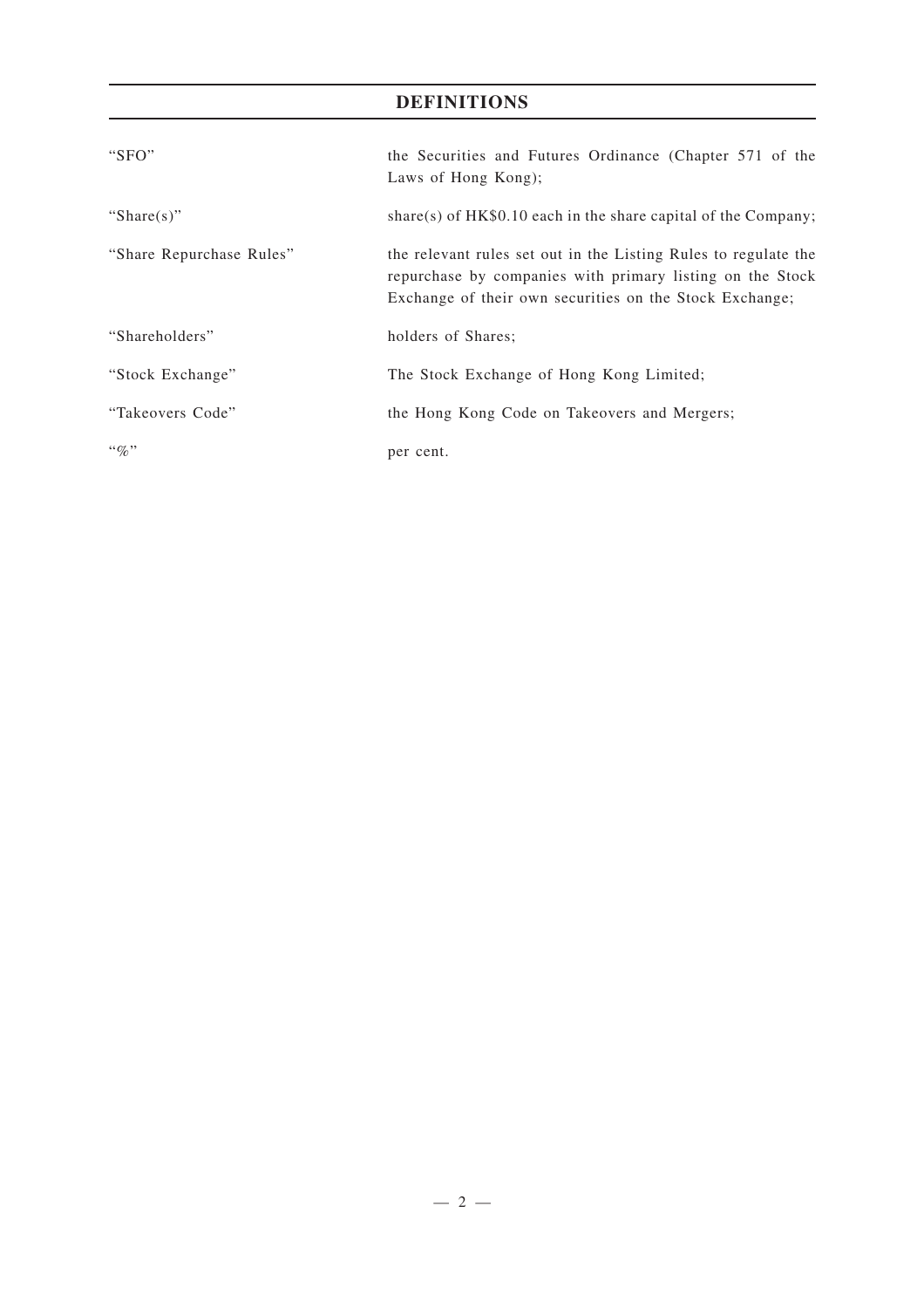## **LETTER FROM THE BOARD**



# **CHINA ENERGINE INTERNATIONAL (HOLDINGS) LIMITED 中國航天萬源國際 (集 團) 有限 公 司\***

*(Incorporated in Cayman Islands with limited liability)*

**(Stock Code: 1185)**

*Executive Directors:* Mr. Han Shuwang *(Chairman)* Mr. Wang Xiaodong

*Non-executive Directors:* Mr. Wu Jiang Mr. Tang Guohong Mr. Li Guang

*Independent Non-executive Directors:* Mr. Wang Dechen Ms. Kan Lai Kuen, Alice Mr. Gordon Ng

*Registered Office:* Cricket Square Hutchins Drive P.O. Box 2681 Grand Cayman KY1-1111 Cayman Islands

*Principal Place of Business:* Suite 4701, 47/F Central Plaza 18 Harbour Road Wanchai Hong Kong

15 April 2010

*To the shareholders of the Company*

Dear Sir or Madam,

# **PROPOSALS FOR GENERAL MANDATES TO ISSUE AND REPURCHASE SHARES RE-ELECTION OF DIRECTORS AND NOTICE OF ANNUAL GENERAL MEETING**

#### **INTRODUCTION**

It is proposed that at the Annual General Meeting of China Energine International (Holdings) Limited to be held on Monday, 24 May 2010, the notice of which is set out on pages 11 to 13 of this document, ordinary resolutions will be proposed to grant the Directors general mandates to issue and repurchase shares of HK\$0.10 each in the capital of the Company and the re-election of directors.

*\* For identification purpose only*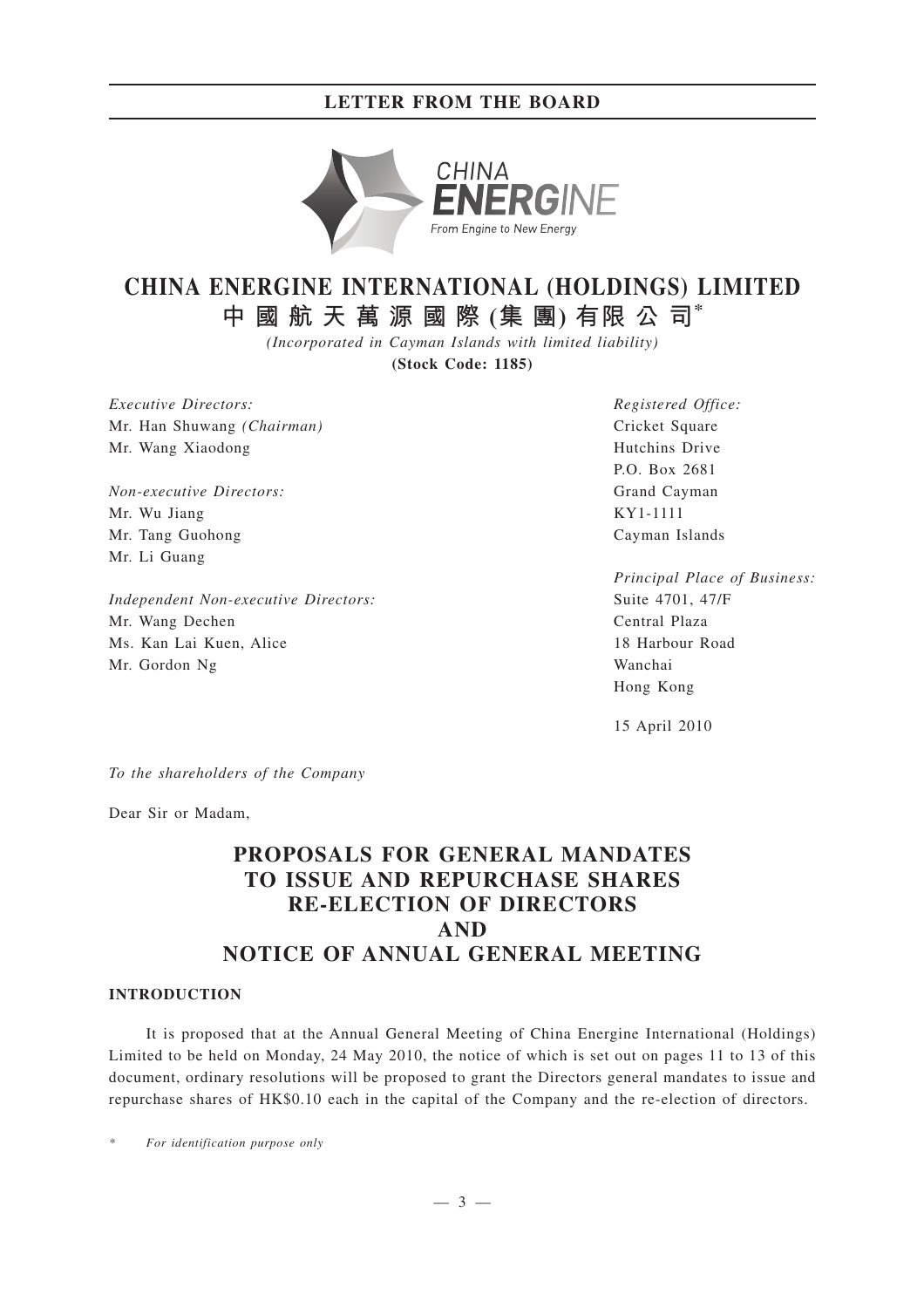### **LETTER FROM THE BOARD**

#### **GENERAL MANDATE TO REPURCHASE SHARES**

At the Annual General Meeting, an ordinary resolution will be proposed that the Directors be given the Repurchase Mandate to repurchase Shares as at the date of the Repurchase Resolution.

The Repurchase Mandate would continue in force until the conclusion of the next annual general meeting of the Company unless it is renewed at such meeting or until revoked or varied by ordinary resolution of the shareholders in general meeting prior to the next annual general meeting.

An explanatory statement to provide you with all the information reasonably necessary for you to make an informed decision in relation to this proposed resolution as required by the Listing Rules concerning the Repurchase Mandate to be given to you is set out in Appendix I to this document.

#### **GENERAL MANDATE TO ISSUE SHARES**

At the Annual General Meeting, an ordinary resolution will also be proposed that the Directors be given a general and unconditional mandate to issue 793,799,133 Shares representing up to 20% of the aggregate nominal amount of the share capital of the Company in issue as at the Latest Practicable Date. In addition, a resolution will be proposed to be passed to authorize the Directors to issue, allot and deal with Shares in an amount equal to the aggregate issued share capital purchased under the Repurchase Mandate.

#### **RE-ELECTION OF DIRECTORS**

Details of the Directors proposed to be re-elected at the Annual General Meeting are set out in Appendix II to this document.

#### **ANNUAL GENERAL MEETING**

The notice convening the Annual General Meeting, which contains, inter alia, ordinary resolutions to approve the general mandate for Directors to issue new Shares and the Repurchase Mandate, is set out on pages 11 to 13 of this document. Shareholders are advised to read the notice and to complete and return the accompanying form of proxy for use at the Annual General Meeting in accordance with the instructions printed thereon.

#### **VOTING PROCEDURE**

Pursuant to rules 13.39(4) of the Listing Rules, the vote of shareholders at the Annual General Meeting will be taken by poll and a scrutineer will be appointed by the Company for vote taking at the Annual General Meeting. The chairman of the Annual General Meeting will therefore demand a poll for every resolution put to the vote of the Annual General Meeting pursuant to article 80 of the Company's Articles of Association. An announcement on the poll vote results will be made by the Company after the Annual General Meeting in the manner prescribed under Rule 13.39(5) of the Listing Rules.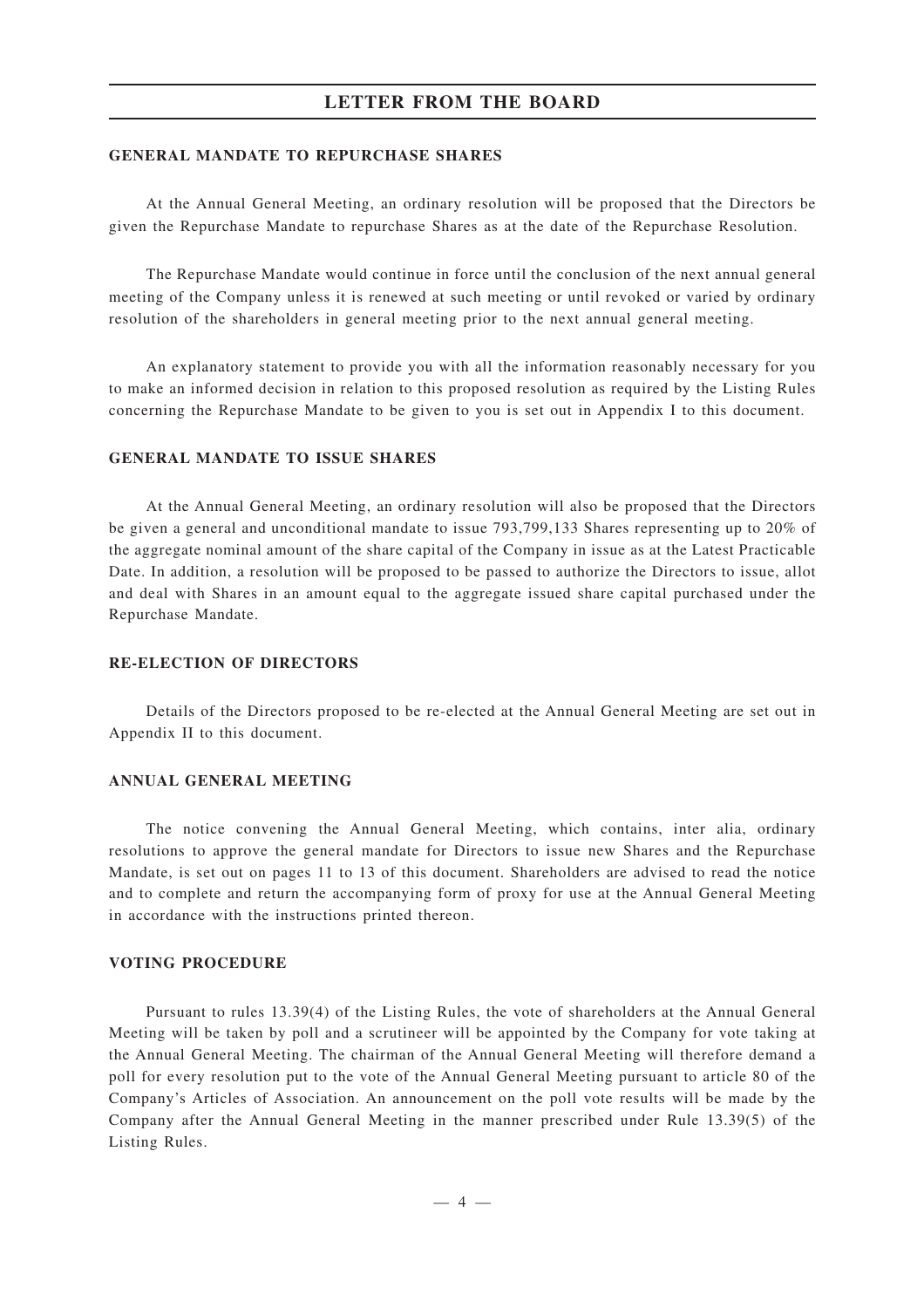#### **RECOMMENDATION**

The Directors consider that the granting of the mandates to issue new Shares and to repurchase Shares and the re-election of the retiring directors are all in the best interest of the Company and its shareholders and so recommend you to vote in favour of the resolutions at the Annual General Meeting.

> Yours faithfully, By order of the Board **China Energine International (Holdings) Limited Han Shuwang** *Chairman*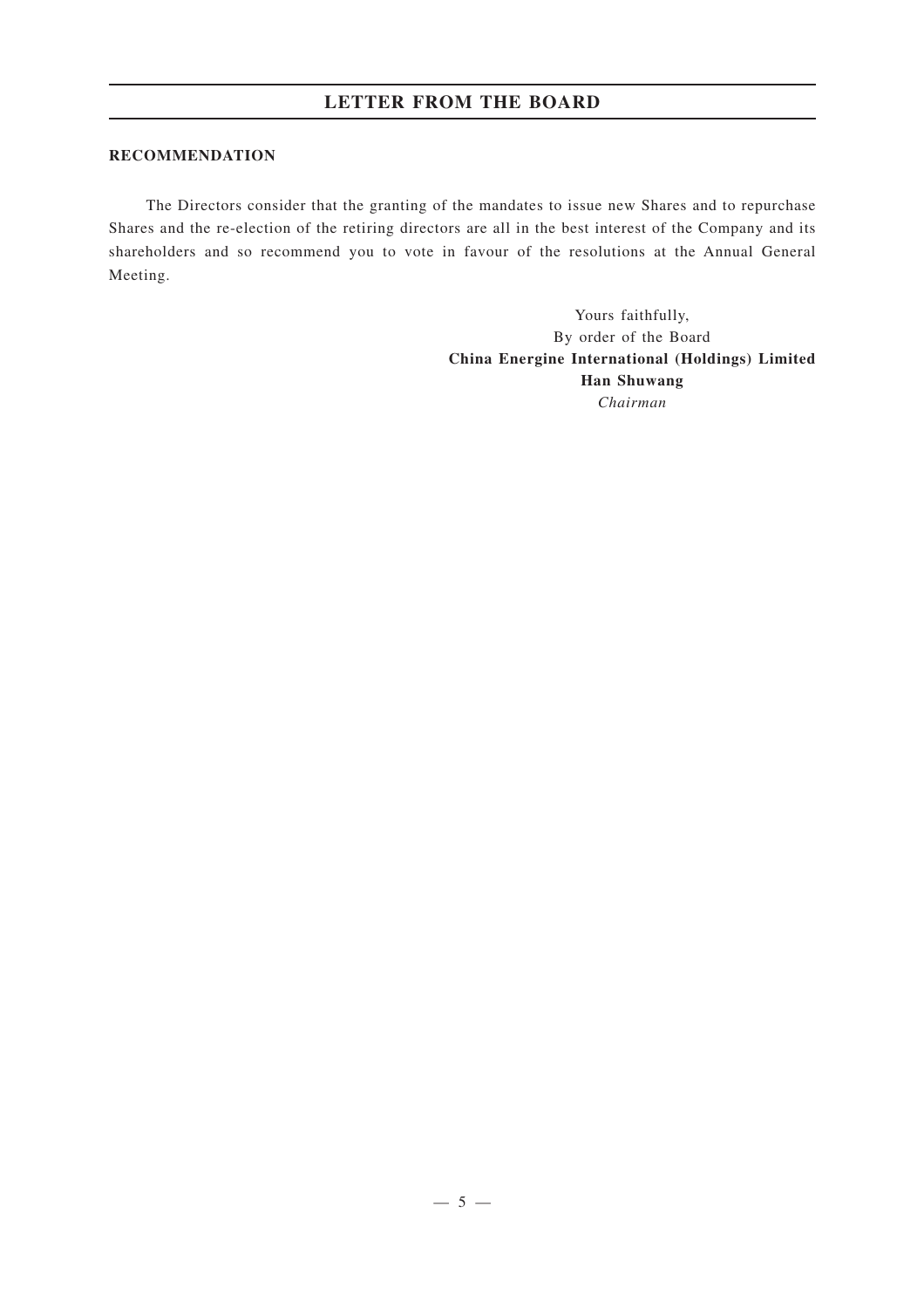This appendix serves as an explanatory statement, as required by the Share Repurchase Rules, to provide requisite information to you for your consideration of the proposal to permit the repurchase of Shares up to a maximum of 10% of the issued share capital of the Company as at the date of the Repurchase Resolution.

#### **1. SHARE CAPITAL**

As at the Latest Practicable Date, the issued share capital of the Company comprised 3,968,995,668 Shares.

Subject to the passing of the Repurchase Resolution and on the basis that no further Shares will be issued or repurchased prior to the Annual General Meeting, the Company would be allowed under the Repurchase Mandate to repurchase a maximum of 396,899,566 Shares representing not more than 10% of the issued share capital of the Company as at the Latest Practicable Date.

#### **2. REASONS FOR REPURCHASE**

The Directors believe that the Repurchase Mandate is in the best interests of the Company and its shareholders. Such repurchases may, depending on market conditions and funding arrangements at the time, lead to an enhancement of the net value of the Company and its assets and/or its earnings per Share of the Company and will only be made when the Directors believe that such a repurchase will benefit the Company and its shareholders.

#### **3. FUNDING OF REPURCHASE**

In repurchasing Shares, the Company may only apply funds legally available for such purpose in accordance with its Memorandum and Articles of Association, the Listing Rules and the law of the Cayman Islands. The law of the Cayman Islands provides that the amount to be repaid in connection with a share repurchase may be paid from the profits of the Company and/or the proceeds of a new issue of Shares made for the purpose of the repurchase or out of capital, if the Company can, immediately following such payment, pay its debts as they fall due in the ordinary course of business.

There might be an adverse impact on the working capital or gearing position of the Company as compared to the position disclosed in the audited financial statements contained in the annual report for the year ended 31 December 2009 in the event the Repurchase Mandate was to be carried out in full at any time during the proposed repurchase period. In this connection, the Directors will not propose to exercise the Repurchase Mandate to such an extent as would, under the circumstances, have a material adverse effect on the working capital requirements of the Company or the gearing levels which, in the opinion of the Directors, are from time to time appropriate for the Company.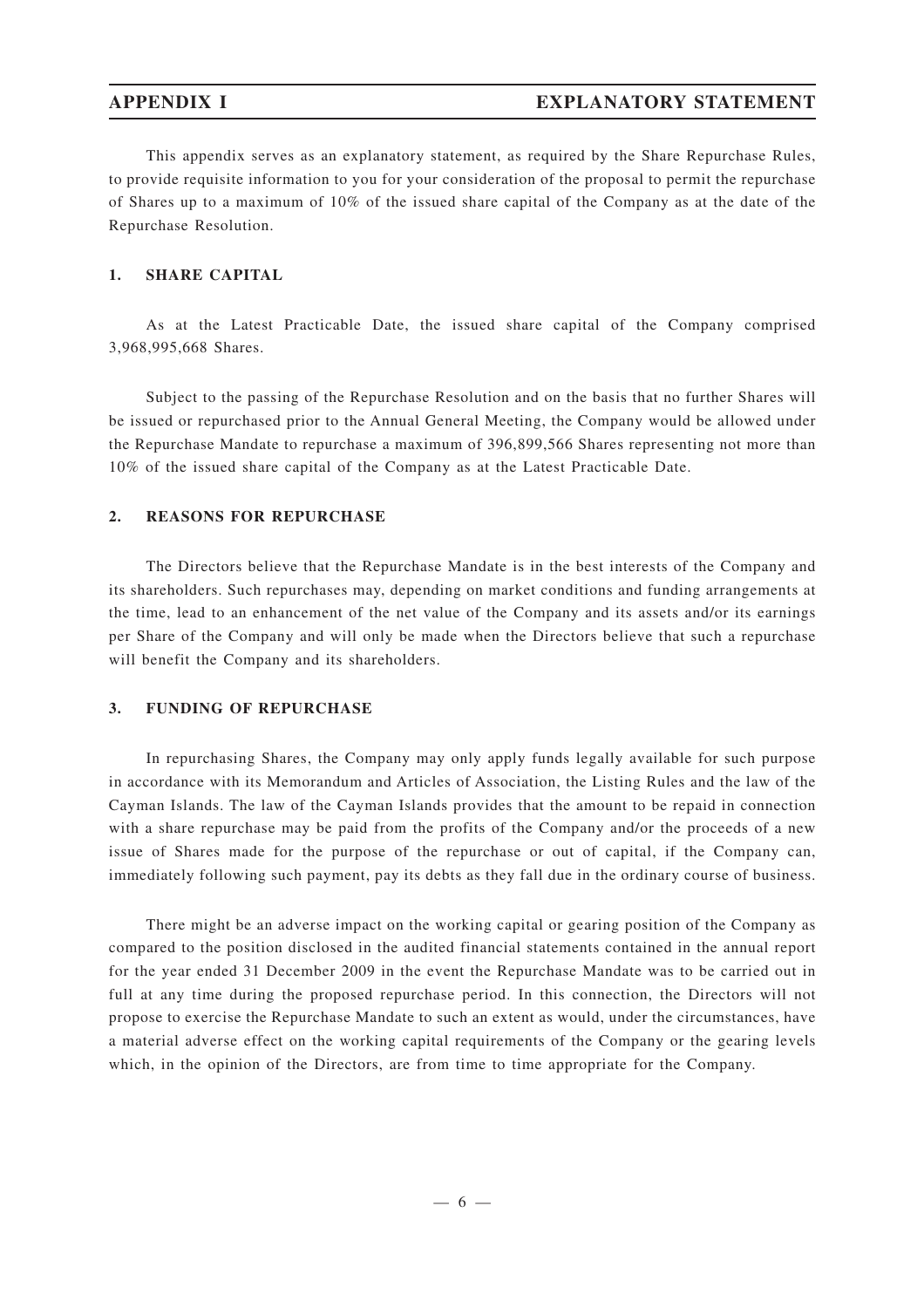#### **4. SHARE PRICES**

During the 12 months preceding the Latest Practicable Date, the highest and lowest traded prices for Shares on the Stock Exchange were as follows:

|                                           | Per Share      |        |
|-------------------------------------------|----------------|--------|
| Month                                     | <b>Highest</b> | Lowest |
|                                           | HK\$           | HK\$   |
|                                           |                |        |
| 2009                                      |                |        |
| April                                     | 0.40           | 0.25   |
| May                                       | 0.65           | 0.34   |
| June                                      | 0.78           | 0.55   |
| July                                      | 0.69           | 0.48   |
| August                                    | 0.67           | 0.54   |
| September                                 | 0.79           | 0.58   |
| October                                   | 0.96           | 0.64   |
| November                                  | 1.46           | 0.84   |
| December                                  | 1.41           | 0.93   |
|                                           |                |        |
| 2010                                      |                |        |
| January                                   | 1.20           | 0.84   |
| February                                  | 0.92           | 0.76   |
| March                                     | 1.15           | 0.87   |
| April (up to the Latest Practicable Date) | 0.97           | 0.90   |

### **5. UNDERTAKING**

The Directors have undertaken to the Stock Exchange that, so far as the same may be applicable, they will exercise the powers of the Company to make repurchases pursuant to the Repurchase Resolution and in accordance with the Listing Rules and the applicable laws of the Cayman Islands.

None of the Directors nor, to the best of their knowledge having made all reasonable enquiries, their associates, have any present intention to sell any Shares to the Company or its subsidiaries under the Repurchase Mandate if such is approved by the shareholders.

No connected persons (as defined in the Listing Rules) have notified the Company that they have a present intention to sell Shares to the Company or its subsidiaries, or have undertaken not to do so, in the event the Repurchase Mandate is approved by the shareholders.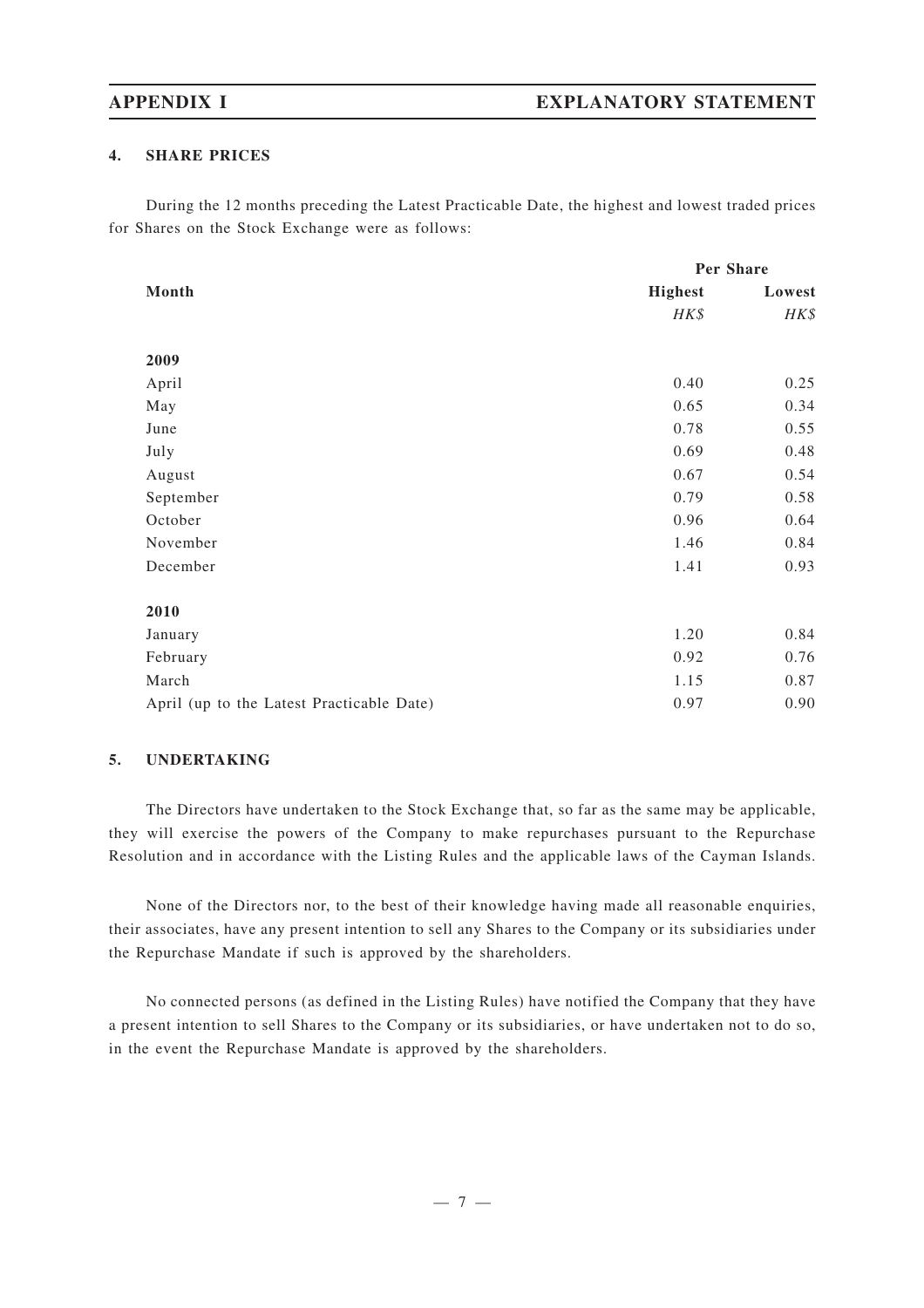#### **6. TAKEOVERS CODE**

If on the exercise of the power to repurchase Shares pursuant to the Repurchase Mandate, a shareholder 's proportionate interest in the voting rights of the Company increases, such increase will be treated as an acquisition for the purposes of Rule 32 of the Takeovers Code. As a result, a shareholder or group of shareholders acting in concert, could obtain or consolidate control of the Company and become obliged to make a mandatory offer in accordance with Rules 26 and 32 of the Takeovers Code.

As at the Latest Practicable Date, Astrotech is interested in 2,649,244,000 Shares (representing approximately 66.75% of the total issued share capital of the Company as at the Latest Practicable Date). In the event the Directors exercise in full the power to repurchase Shares under the Repurchase Mandate, then (if the present shareholdings remains the same) the attributable interests of Astrotech would be increased to approximately 74.16% of the issued share capital of the Company. The Directors believe that such an increase will not give rise to an obligation of Astrotech to make a mandatory offer under Rule 26 of the Takeovers Code whilst maintaining the Shares held by the public no less than 25%.

Save as disclosed above, the Directors are currently not aware of any consequences which will arise under the Takeovers Code as a result of any purchase made under the Repurchase Mandate.

### **7. SHARE REPURCHASES MADE BY THE COMPANY**

The Company had not repurchased any Shares (whether on the Stock Exchange or otherwise) during the six months preceding the Latest Practicable Date.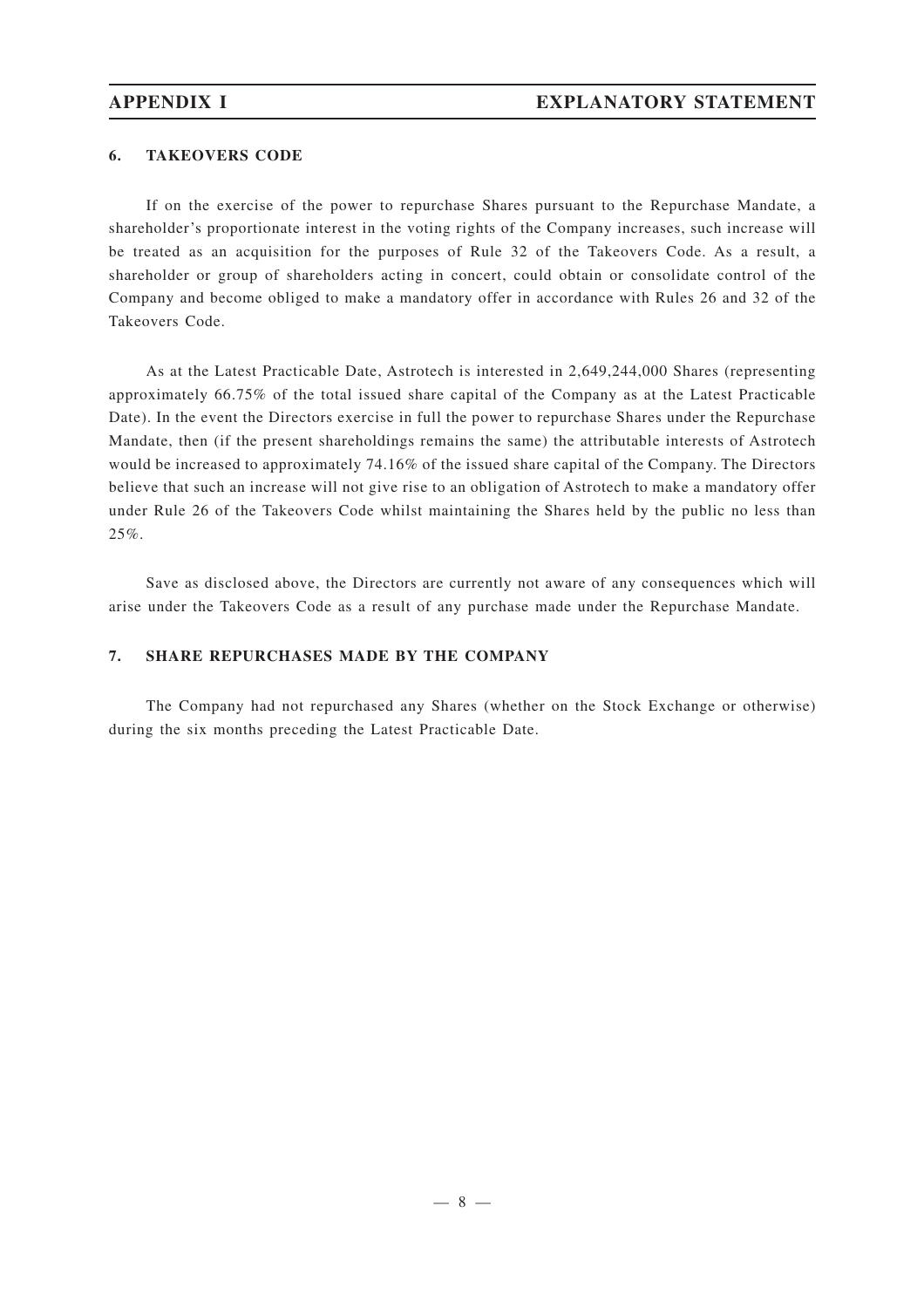## **APPENDIX II DETAILS OF DIRECTORS PROPOSED TO BE RE-ELECTED**

*The particulars of the directors proposed to be re-elected at the Annual General Meeting to be held on 24 May 2010 are as follows:*

#### (1) **Mr. Wang Xiaodong,** General Manager and Executive Director

Mr. Wang Xiaodong, aged 42, is the Executive Director and General Manager of the Company. Mr. Wang graduated from Beijing University of Aeronautics and Astronautics with a Bachelor 's degree in Electronic Engineering and obtained a MBA from the University of South Australia. During 1989 to 1998, he worked with Beijing Institute of Spacecraft System Engineering under the China Academy of Space Technology, the Comprehensive Planning Bureau of the Ministry of Aerospace Industry of China and then the General Office of China Aerospace Corporation, as Assistant Engineer, Engineer, Senior Engineer, and Secretary to the President cum Deputy Director of the President Office. In 1999, he, possessing extensive experience in research and management, was appointed the Executive Director cum Deputy General Manager of China Aerospace International Holdings Limited. He has been appointed as Executive Director of the Company since May 1999. He is also a Director of a number of subsidiaries of the Group.

Mr. Wang has not entered into a written service agreement with the Company and with no specified length of his service but subject to the requirements in the Articles of Association of the Company in relation to resignation, re-election and rotation in the subsequent Annual General Meetings. He is entitled to an annual remuneration of RMB800,000 (which includes his basic salary but excludes any discretionary bonus which the Company may decide to pay).

Mr. Wang does not have, and is not deemed to have, any interests or short positions in any shares, underlying shares or debentures of the Company and its associated corporations within the meaning of Part XV of the SFO. He is not connected with any other directors, senior management, substantial or controlling shareholders of the Company. He has not held directorship or major appointment in any other listed public companies in the past three years.

### **(2) Ms Kan Lai Kuen, Alice,** Independent Non-executive Director, Chairman of Audit Committee and Member of Remuneration Committee

Ms. Kan Lai Kuen, Alice, aged 55, is a fellow member of The Association of Chartered Certified Accountants, a fellow member of the CPA Australia and an associate member of The Hong Kong Institute of Certified Public Accountants. She is also a fellow member of the Hong Kong Institute of Directors. She has over 15 years of experience in corporate finance and is well experienced in both the equity and debt markets. She held various senior positions in international and local banks and financial institutions and is currently a controlling shareholder and the managing director of each of Asia Investment Management Limited and Asia Investment Research Limited, both companies are licensed corporations under the Securities and Futures Ordinance (the "SFO"). Ms. Kan is a licensed investment adviser under the SFO and a registered officer of Lotus Asset Management Ltd. Ms. Kan is also an independent non-executive director of each of Regal Hotels International Holdings Limited (from September 2004), G-Vision International (Holdings) Limited (from September 2004), Sunway International Holdings Limited (from March 2006), Shimao Property Holdings Limited (from March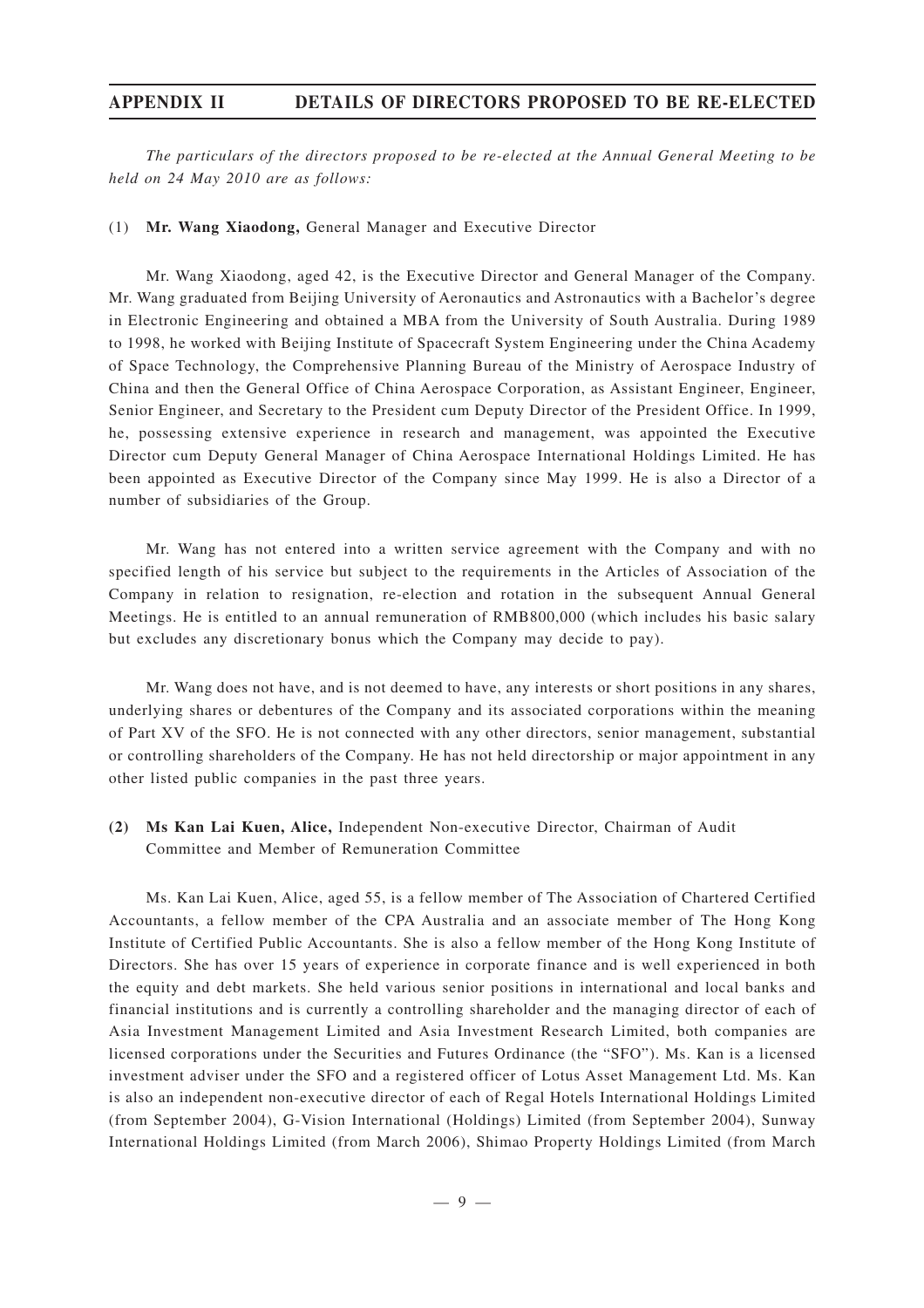# **APPENDIX II DETAILS OF DIRECTORS PROPOSED TO BE RE-ELECTED**

2006), Shougang Concord International Enterprises Company Limited (from September 2004) and Shougang Concord Technology Holdings Limited (from September 2004), all of which are companies listed on the Hong Kong Stock Exchange. She was appointed as an Independent Non-executive Director on 23 January 2008.

Ms. Kan has not entered into a written service agreement with the Company and is appointed for a tenure of 3 years but subject to the requirements in the Articles of Association of the Company in relation to resignation, re-election and rotation in the subsequent Annual General Meetings. She is entitled to receive an annual director fee of HK\$150,000.

Ms. Kan does not have, and is not deemed to have, any interests or short positions in any shares, underlying shares or debentures of the Company and its associated corporations within the meaning of Part XV of the SFO. She is not connected with any other directors, senior management, substantial or controlling shareholders of the Company. She has not held directorship or major appointment in any other listed public companies in the past three years except those mentioned above.

**(3) Mr. Gordon Ng**, Independent Non-executive Director, Member of Audit Committee and of Remuneration Committee

**Mr. Gordon Ng**, aged 43, obtained his Bachelor 's degree in Microbiology and Biochemistry and Master 's degree in Intellectual Property from University of London. He was qualified as a solicitor in England and Wales in 1993 and Hong Kong in 1994. He has been a partner of an international law firm advising clients on corporate law and corporate finance law since 2006. Prior to that, he had been a partner of Sidley Austin Brown & Wood, Hong Kong and CMS Cameron Mckenna, Hong Kong. He was appointed as an Independent Non-executive Director on 23 January 2008.

Mr. Ng has not entered into a written service agreement with the Company and is appointed for a tenure of 3 years but subject to the requirements in the Articles of Association of the Company in relation to resignation, re-election and rotation in the subsequent Annual General Meetings. He is entitled to receive an annual director fee of HK\$150,000.

Mr. Ng does not have, and is not deemed to have, any interests or short positions in any shares, underlying shares or debentures of the Company and its associated corporations within the meaning of Part XV of the SFO. He is not connected with any other directors, senior management, substantial or controlling shareholders of the Company. He has not held directorship or major appointment in any other listed public companies in the past three years.

In relation to the above re-election of retiring directors, save as disclosed above, there is no other information required to be disclosed pursuant to the Rule 13.51(2) of the Listing Rules, and there is no other matter which needs to be brought to the attention of Shareholders of the Company.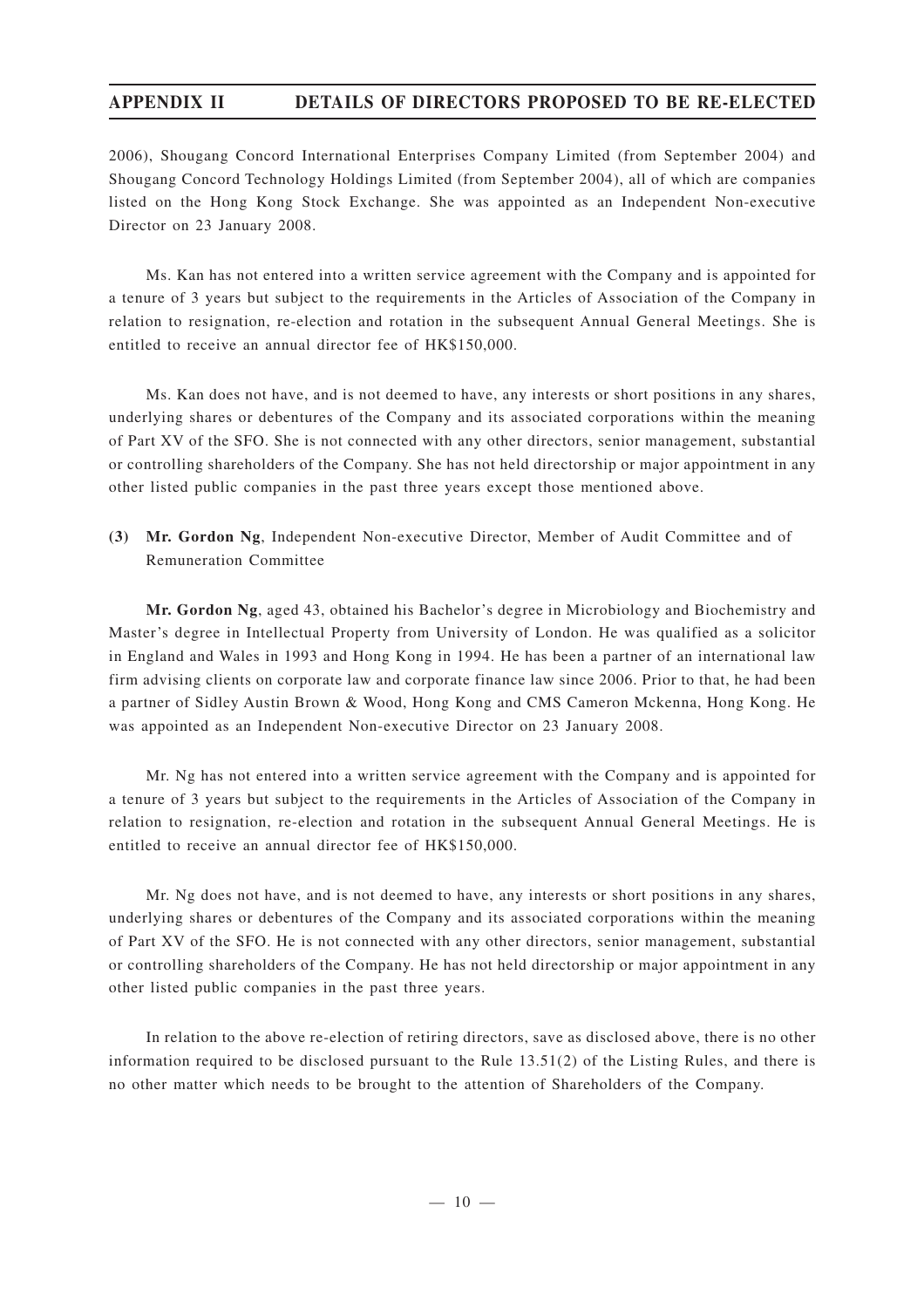# **NOTICE OF ANNUAL GENERAL MEETING**



# **CHINA ENERGINE INTERNATIONAL (HOLDINGS) LIMITED 中國航天萬源國際 (集 團) 有限 公 司\***

*(Incorporated in Cayman Islands with limited liability)* **(Stock Code: 1185)**

**NOTICE IS HEREBY GIVEN** that an Annual General Meeting of China Energine International (Holdings) Limited (the "Company") will be held on Monday, 24 May 2010 at 12:00 noon at Hall 1B, G/F., No.1 Science Park East Avenue, Hong Kong Science Park, Shatin, New Territories, Hong Kong for the following purposes:

- 1. To receive and adopt the audited financial statements of the Company and the reports of the directors and the auditor of the Company for the year ended 31 December 2009.
- 2. To consider the re-election of the retiring directors and to authorise the board of directors to fix the directors' remuneration.
- 3. To consider the re-appointment of Messrs. Deloitte Touche Tohmatsu as the auditor of the Company and to authorise the board of directors to fix their remuneration.

To consider and, if thought fit, pass the following resolutions as Ordinary Resolutions:

### 4. "**THAT**:

- (a) subject to paragraph (c) below, the exercise by the directors of the Company during the Relevant Period (as hereinafter defined) of all the powers of the Company to allot, issue and deal with additional shares in the capital of the Company and to make or grant offers, agreements and options, including warrants to subscribe for shares, which might require the exercise of such powers be and is hereby generally and unconditionally approved;
- (b) the approval in paragraph (a) above shall be in addition to any other authorization given to the directors of the Company and shall authorise the directors of the Company during the Relevant Period to make or grant offers, agreements and options, including warrants to subscribe for shares, which might require the exercise of such powers after the end of the Relevant Period;
- (c) the aggregate nominal amount of share capital allotted or agreed conditionally or unconditionally to be allotted (whether pursuant to an option or otherwise) by the directors

*<sup>\*</sup> For identification purpose only*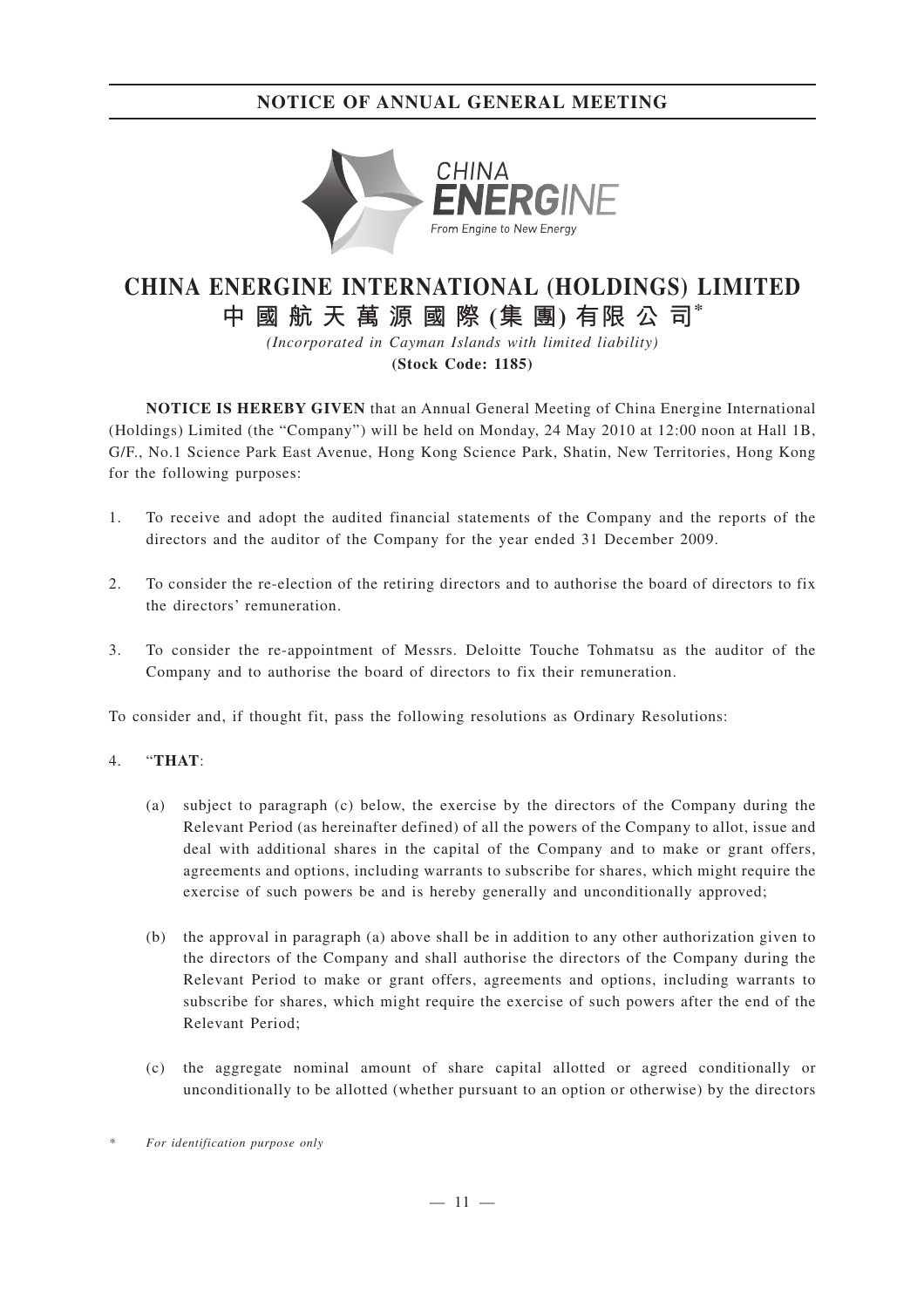## **NOTICE OF ANNUAL GENERAL MEETING**

of the Company pursuant to the approval in paragraph (a) above, otherwise than pursuant to a Rights Issue (as hereinafter defined) or any issue of shares of the Company on the exercise of subscription rights attaching to any warrants of the Company or on the exercise of any options granted under the share option scheme of the Company or on the exercise of the conversion rights attaching to any convertible notes of the Company, shall not exceed 20% of the aggregate nominal amount of the share capital of the Company in issue as at the date of passing this resolution, and the said approval shall be limited accordingly; and

(d) for the purposes of this resolution:

"Relevant Period" means the period from the passing of this resolution until whichever is the earliest of:

- (i) the conclusion of the next annual general meeting of the Company;
- (ii) the expiration of the period within which the next annual general meeting of the Company is required by the applicable law or the Articles of Association of the Company to be held; and
- (iii) the passing of an ordinary resolution of the Company in general meeting revoking or varying the authority set out in this resolution.

"Right Issue" means an offer of shares open for a period fixed by the directors of the Company to holders of shares whose names appear on the Register of Members of the Company on a fixed record date in proportion to their then holdings of such shares (subject to such exclusions or other arrangements as the directors of the Company may deem necessary or expedient in relation to fractional entitlements or having regard to any restrictions or obligations under the laws of, or the requirements of any recognized regulatory body or any stock exchange in, any territory applicable to the Company)."

### 5. "**THAT**:

- (a) subject to paragraph (b) below, the exercise by the directors of the Company during the Relevant Period (as hereinafter defined) of all powers of the Company to repurchase issued shares on The Stock Exchange of Hong Kong Limited (the "Stock Exchange") or on any other stock exchange on which the securities of the Company may be listed and which is recognised by the Securities and Futures Commission of Hong Kong and the Stock Exchange for this purpose, subject to and in accordance with all applicable laws and/or the requirements of the Stock Exchange or of any other stock exchange as amended from time to time, be and is hereby generally and unconditionally approved;
- (b) the aggregate nominal amount of shares which are authorised to be repurchased by the directors of the Company pursuant to the approval in paragraph (a) above during the Relevant Period shall not exceed 10% of the aggregate nominal amount of the share capital of the Company in issue as at the date of passing this resolution, and the said approval shall be limited accordingly; and